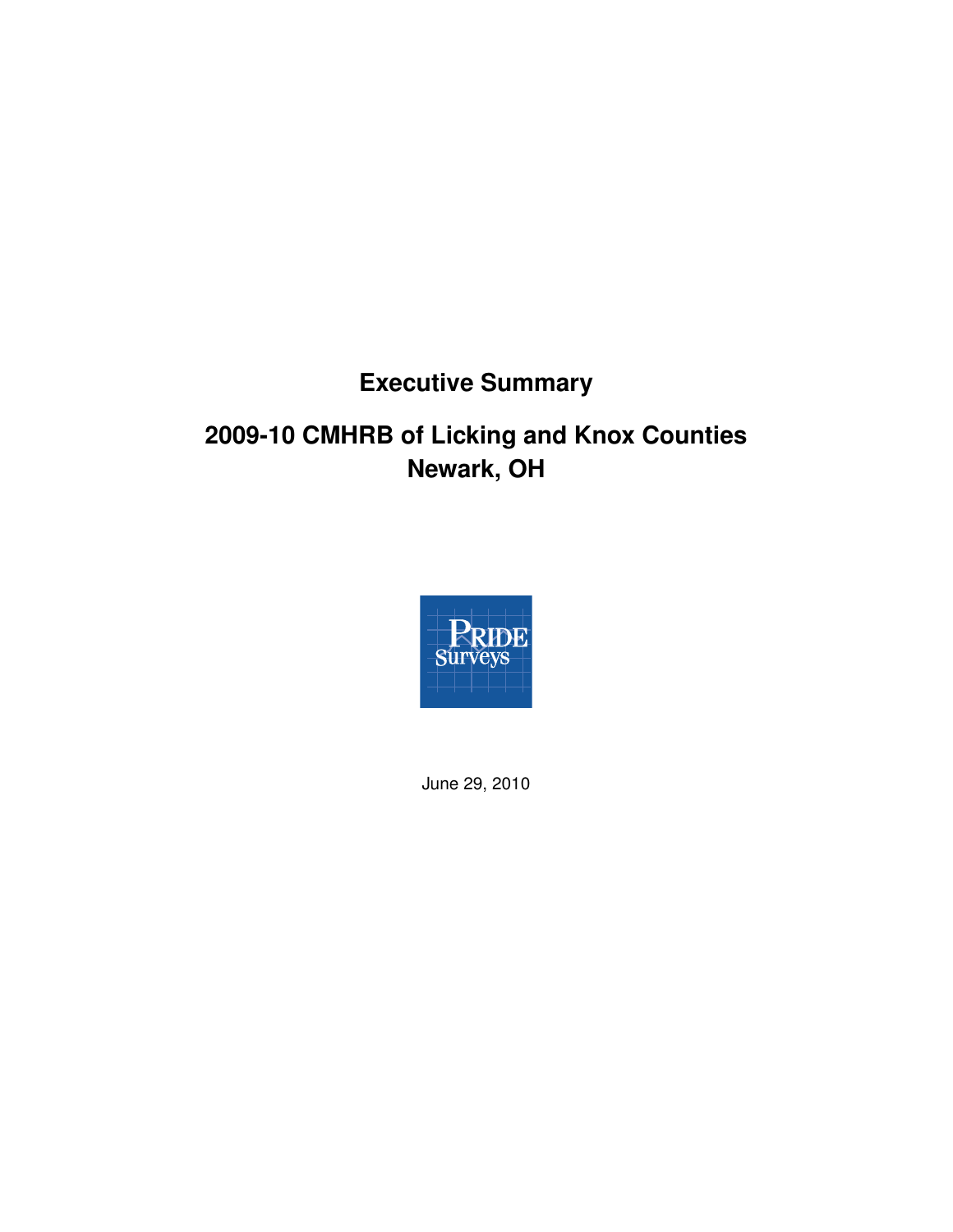### **Contents**

| 1 Introduction                                | 1               |
|-----------------------------------------------|-----------------|
| 2 Demographics                                | $\mathbf{2}$    |
| <b>3</b> Prevalence of Drug Use               | $\mathbf{2}$    |
| 4 Students' Perception of Risk                | $\mathbf 3$     |
| <b>5 Students' Perception of Disapproval</b>  | $6\phantom{1}6$ |
| <b>6 Age of First Use</b>                     | 10              |
| <b>7 Students' Perception of Availability</b> | 11              |
| 8 Violence Indicators                         | 13              |
| 9 Where Students Use                          | 14              |
| <b>10 When Students Use</b>                   | 15              |
| <b>11 School Safety</b>                       | 17              |
| <b>12 Risk and Protective Factors</b>         | 18              |
| <b>13 The Pride Surveys Questionnaire</b>     | 20              |
| <b>14 Why Schools Use Pride Surveys</b>       | 21              |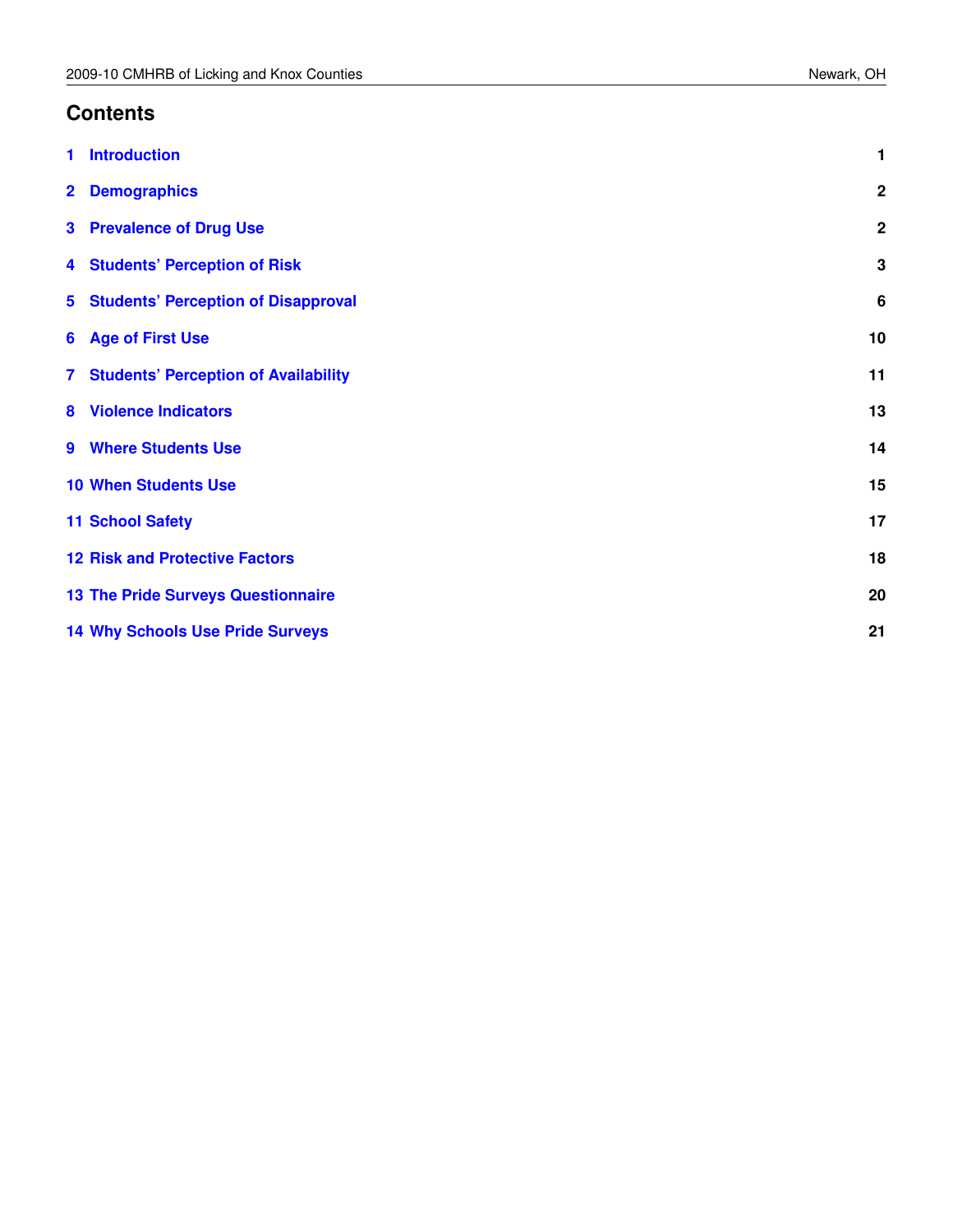### <span id="page-2-0"></span>**1 Introduction**

We at PRIDE Surveys have reviewed the education legislation, No Child Left Behind (NCLB), and attended meetings in Washington, D.C., with USDOE for briefings on the legislation. This summary and the complete report on your CD-ROM are intended to assist you in meeting the requirements of NCLB.

Under the NCLB, schools are required to establish a Uniform Management and Information Reporting System. The collected data, from *anonymous student surveys*, shall include:

*"...the incidence and prevalence, age of onset, perception of social disapproval of drug use and violence by youth in schools and communities"*.

The graphs and tables in this summary are compiled from data collected in your school(s) using the *Pride Surveys Questionnaire for Grades 6-12*. These graphs and tables cover the areas typically of most interest for school systems. The areas covered are demographics, prevalence of use, perception of risk, students' perception of parental and peer disapproval, age of first use, violence indicators, where and when students use drugs, school and community safety, and risk and protective factors. The drugs covered in this summary are *any tobacco* use, *any alcohol* use, and *any marijuana* use during the past year. Marijuana is typically used as a measure of illicit drug use as it is by far the most commonly used of the illicit drugs.

This summary and the accompanying CD-ROM (full report) will assist you in meeting the requirements of NCLB and requirements from agencies that have similar requirements in assessment and evaluation.

#### **NOTE: THIS IS ONLY A BRIEF SUMMARY OF YOUR RESULTS. YOUR FULL AND COMPLETE REPORT CAN BE FOUND ON YOUR CD-ROM.**

If you have questions about this report or if you wish to have information on other *Pride Surveys* services and products, please call the *Pride Surveys* Office or write to the following address:

#### *Pride Surveys*

Janie Pitcock 160 Vanderbilt Court Bowling Green, KY 42103 1-800-279-6361 1-270-746-9596 E-Mail: [janie.pitcock@pridesurveys.com](mailto:janie.pitcock@pridesurveys.com) Web Site: [www.pridesurveys.com](http://www.pridesurveys.com)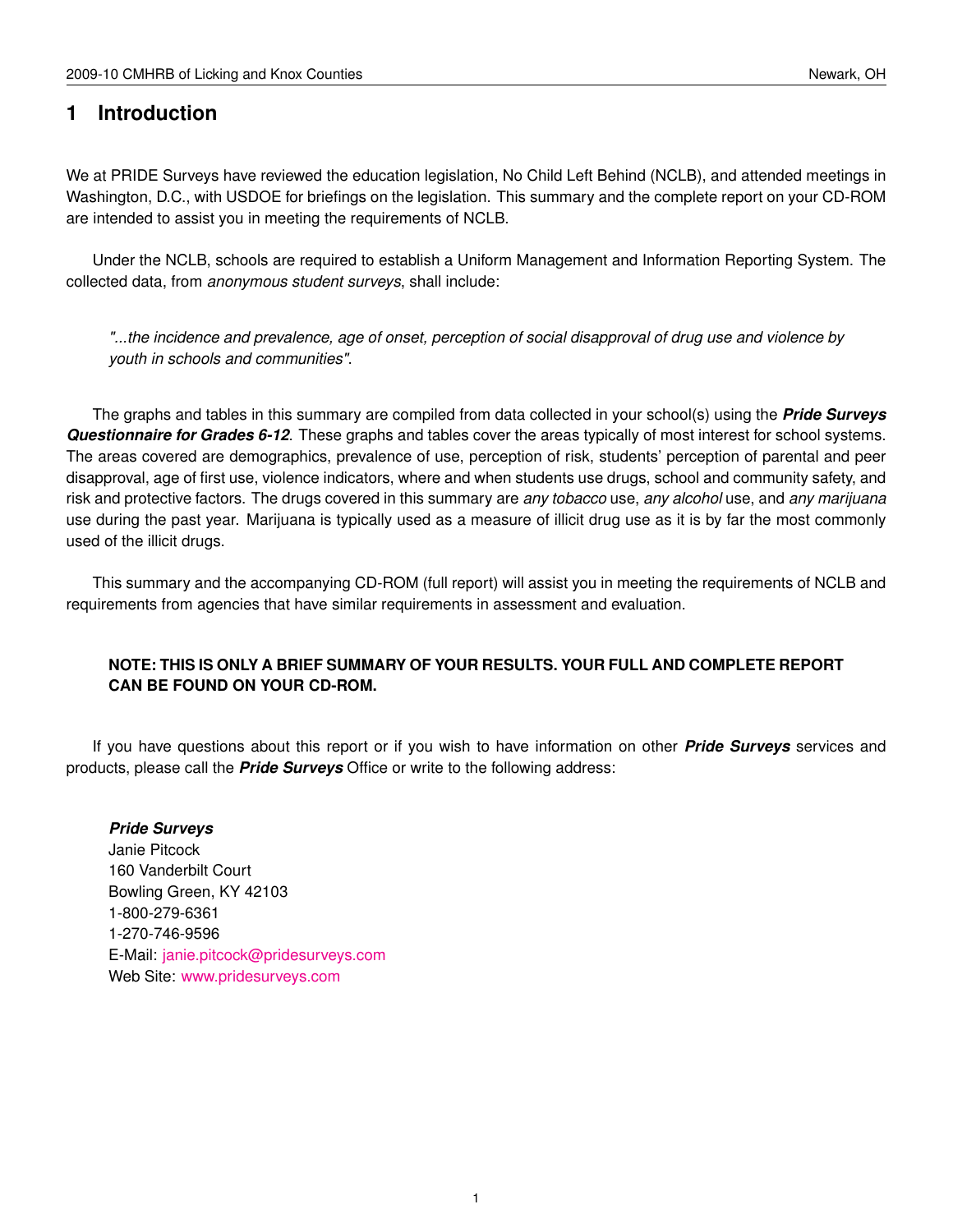### <span id="page-3-0"></span>**2 Demographics**

Total number of students surveyed: **5,078**

- Number of 6th grade students surveyed: **1,445 (28.5%)**
- Number of 8th grade students surveyed: **1,469 (28.9%)**
- Number of 10th grade students surveyed: **1,156 (22.8%)**
- Number of 12th grade students surveyed: **1,008 (19.9%)**

### <span id="page-3-1"></span>**3 Prevalence of Drug Use**

**NOTE:** For tables, *N of Valid* is the number of students who answered the question and *N of Missing* is the number of students who did not answer the question.



Source: Pride Surveys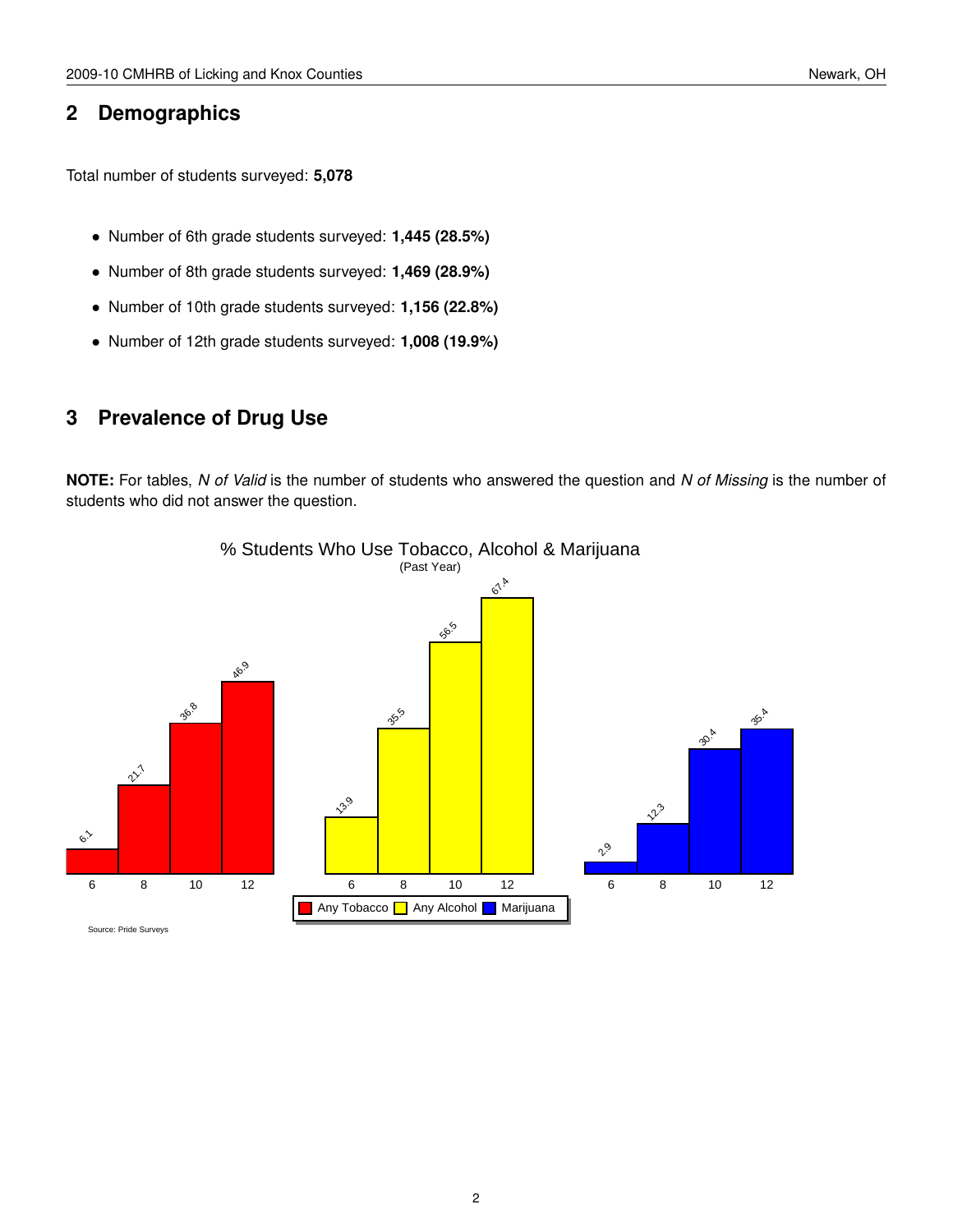| Grade            | N of  | N of |       |        |         |        |
|------------------|-------|------|-------|--------|---------|--------|
| Level            | Valid | Miss | Daily | Weekly | Monthly | Annual |
| 6th              | 1418  | 27   | 0.7   | 1.8    | 2.4     | 6.1    |
| 8th              | 1454  | 15   | 4.7   | 7.8    | 10.6    | 21.7   |
| 10 <sub>th</sub> | 1128  | 28   | 11.3  | 18.8   | 25.7    | 36.8   |
| 12 <sub>th</sub> | 981   | 27   | 20.2  | 27.3   | 33.7    | 46.9   |
| $6 - 8$          | 2872  | 42   | 2.7   | 4.8    | 6.5     | 14.0   |
| $9 - 12$         | 2109  | 55   | 15.4  | 22.8   | 29.4    | 41.5   |
| <b>Total</b>     | 4981  | 97   | 8.1   | 12.4   | 16.2    | 25.6   |

Table 1: Frequency of Use – Any **Tobacco**?

Table 2: Frequency of Use – Any **Alcohol**?

| Grade        | N of  | N of |       |        |         |        |
|--------------|-------|------|-------|--------|---------|--------|
| Level        | Valid | Miss | Daily | Weekly | Monthly | Annual |
| 6th          | 1418  | 27   | 0.7   | 1.4    | 2.7     | 13.9   |
| 8th          | 1454  | 15   | 1.4   | 5.2    | 10.9    | 35.5   |
| 10th         | 1128  | 28   | 2.0   | 12.1   | 28.6    | 56.5   |
| 12th         | 981   | 27   | 2.5   | 19.1   | 39.2    | 67.4   |
| $6 - 8$      | 2872  | 42   | 1.0   | 3.3    | 6.9     | 24.8   |
| $9 - 12$     | 2109  | 55   | 2.3   | 15.4   | 33.6    | 61.5   |
| <b>Total</b> | 4981  | 97   | 1.6   | 8.4    | 18.2    | 40.4   |

Table 3: Frequency of Use – Any **Marijuana**?

| Grade            | N of  | N of |       |        |         |        |
|------------------|-------|------|-------|--------|---------|--------|
| Level            | Valid | Miss | Daily | Weekly | Monthly | Annual |
| 6th              | 1415  | 30   | 0.5   | 1.2    | 1.8     | 2.9    |
| 8th              | 1444  | 25   | 1.7   | 4.3    | 6.0     | 12.3   |
| 10th             | 1123  | 33   | 6.1   | 13.2   | 19.9    | 30.4   |
| 12 <sub>th</sub> | 977   | 31   | 8.5   | 16.6   | 22.8    | 35.4   |
| $6 - 8$          | 2859  | 55   | 1.1   | 2.8    | 3.9     | 7.6    |
| $9 - 12$         | 2100  | 64   | 7.2   | 14.8   | 21.2    | 32.7   |
| Total            | 4959  | 119  | 3.7   | 7.8    | 11.3    | 18.2   |
|                  |       |      |       |        |         |        |

### <span id="page-4-0"></span>**4 Students' Perception of Risk**

Students are asked about their perception of risk of any use of various drugs with the possible responses being *No Harm*, *Some Harm*, *Harmful* or *Very Harmful*. Past analysis of national statistics indicates that as students' perception of risk increases, use of substances decreases. It is also typical for the perception of risk (*Harmful* or *Very Harmful*) to decrease as a child gets older. *(Note: In order to comply with federal guidlines an additional question was added to the questionnaire regarding use of alcohol on a regular basis. Respones to this questions are analogous with the other harm questions and include No Risk, Slight Risk, Moderate Risk and Great Risk. Harm questions regarding alcohol are based on the new question and report the percentage of students who regard regular alcohol use as Moderate Risk or Great Risk.* Your students' responses are detailed in the following tables.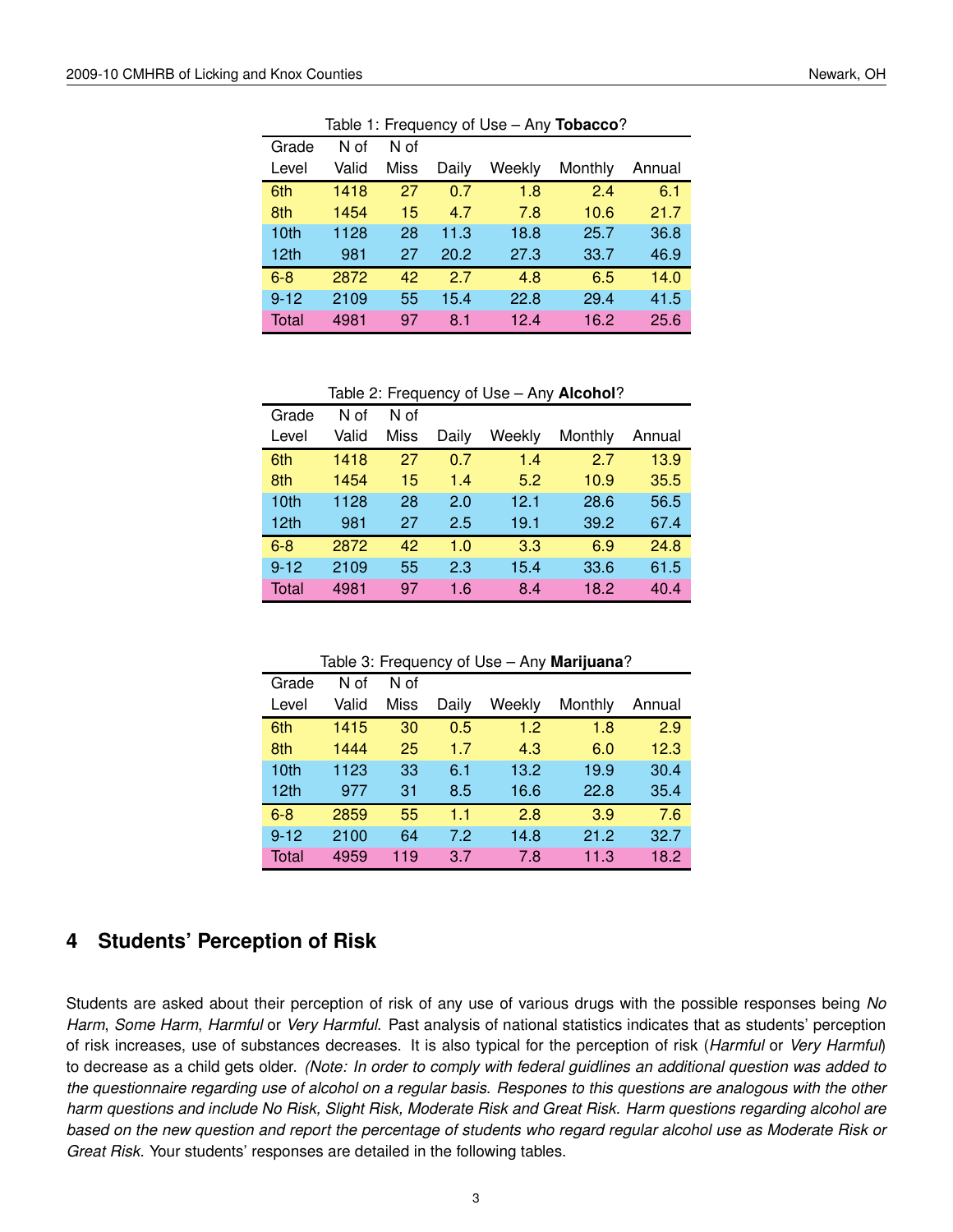

#### % Students Who Perceive Tobacco, Alcohol & Marijuana As Harmful Or Very Harmful\*

\*Alcohol responses are Moderate Risk or Great Risk. Source: Pride Surveys

#### Table 4: Students' Perception of Risk of **Tobacco**

| Grade    | N of  | N of | Harmful or   |
|----------|-------|------|--------------|
| Level    | Valid | Miss | Very Harmful |
| 6th      | 1419  | 26   | 90.8         |
| 8th      | 1458  | 11   | 89.6         |
| 10th     | 1149  | 7    | 87.4         |
| 12th     | 998   | 10   | 88.5         |
| $6 - 8$  | 2877  | 37   | 90.2         |
| $9 - 12$ | 2147  | 17   | 87.9         |
| Total    | 5024  | 54   | 89.2         |

#### Table 5: Students' Perception of Risk of **Alcohol**

| Grade    | N of  | N of | Moderate or |
|----------|-------|------|-------------|
| Level    | Valid | Miss | Great Risk  |
| 6th      | 1388  | 57   | 77.1        |
| 8th      | 1446  | 23   | 74.6        |
| 10th     | 1139  | 17   | 68.1        |
| 12th     | 993   | 15   | 65.1        |
| $6 - 8$  | 2834  | 80   | 75.8        |
| $9 - 12$ | 2132  | 32   | 66.7        |
| Total    | 4966  | 112  | 71.9        |
|          |       |      |             |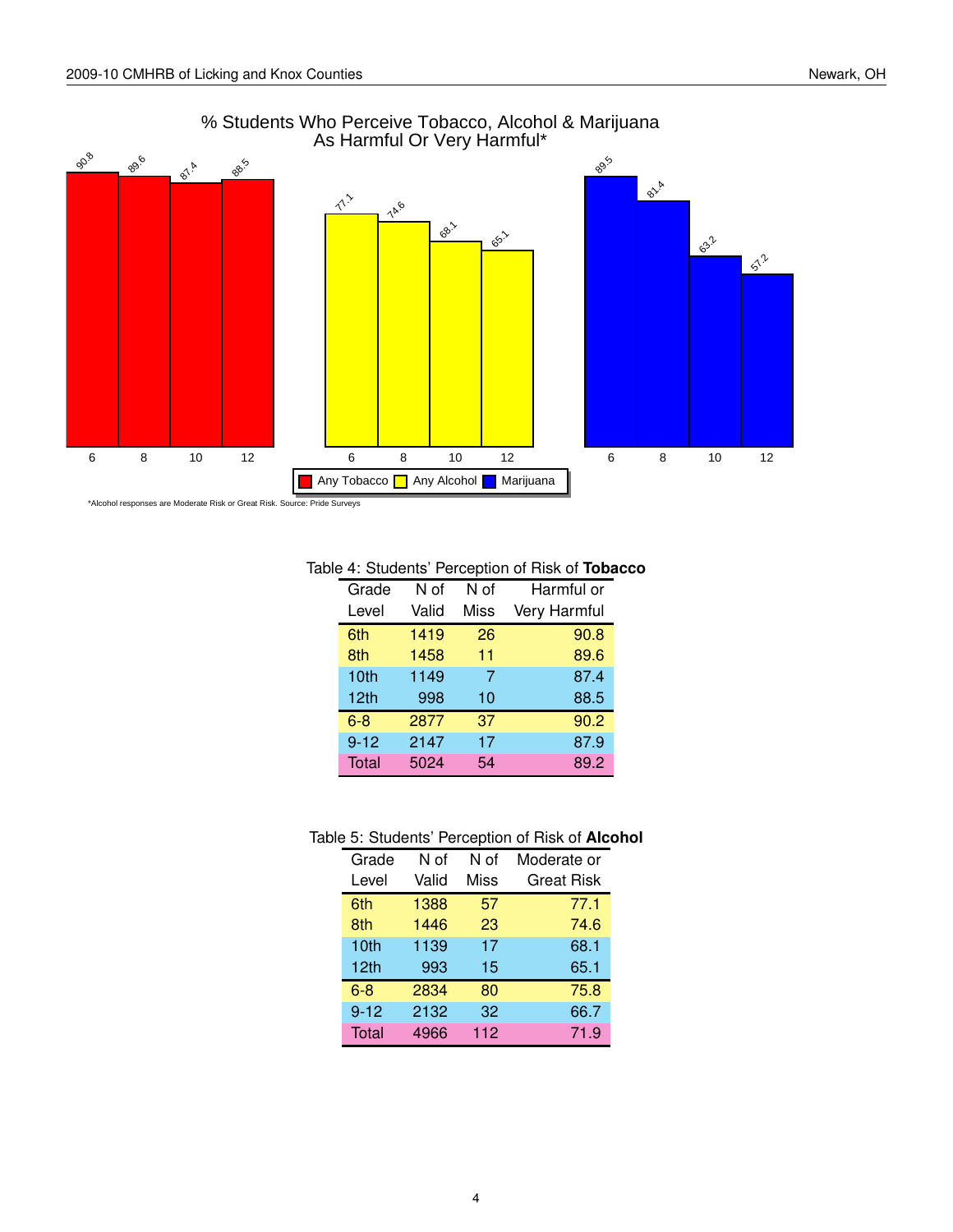| Grade            | N of  | N of | Harmful or   |
|------------------|-------|------|--------------|
| Level            | Valid | Miss | Very Harmful |
| 6th              | 1413  | 32   | 89.5         |
| 8th              | 1453  | 16   | 81.4         |
| 10 <sub>th</sub> | 1144  | 12   | 63.2         |
| 12 <sub>th</sub> | 992   | 16   | 57.2         |
| $6 - 8$          | 2866  | 48   | 85.4         |
| $9 - 12$         | 2136  | 28   | 60.4         |
| Total            | 5002  | 76   | 74.7         |

#### Table 6: Students' Perception of Risk of **Marijuana**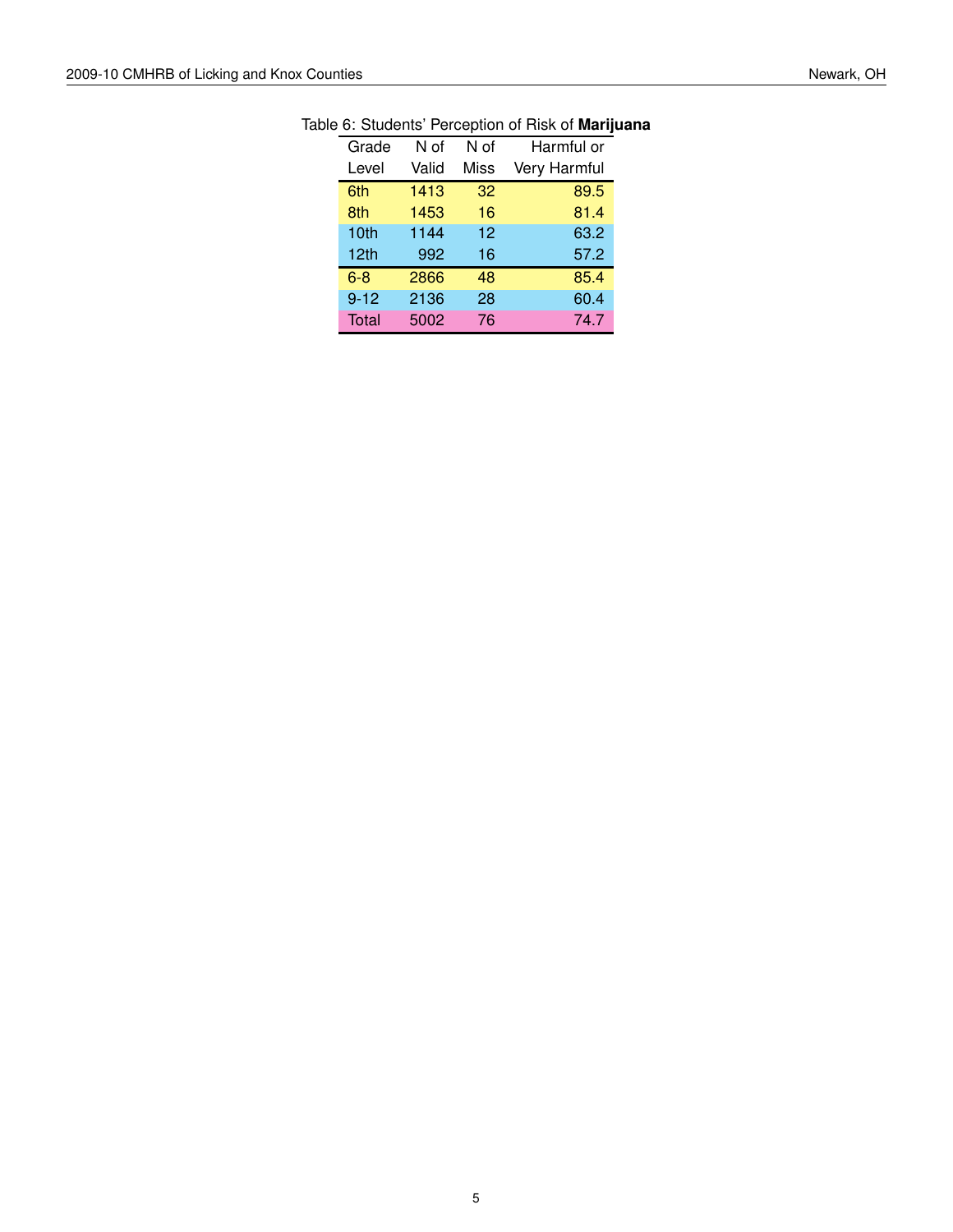### <span id="page-7-0"></span>**5 Students' Perception of Disapproval**

Past analysis of national statistics indicates that the majority of students tend to perceive parents as feeling it is *Wrong* or *Very Wrong* for students to use tobacco, alcohol and marijuana for all grade levels. Your students' responses are detailed in the following tables.





Source: Pride Surveys

|  |  | Table 7: Students' Perception Of Parents' Disapproval Of Use of Tobacco |
|--|--|-------------------------------------------------------------------------|
|--|--|-------------------------------------------------------------------------|

| Grade    | N of  | N of | Wrong or   |
|----------|-------|------|------------|
| Level    | Valid | Miss | Very Wrong |
| 6th      | 1386  | 59   | 95.3       |
| 8th      | 1420  | 49   | 93.0       |
| 10th     | 1123  | 33   | 86.4       |
| 12th     | 973   | 35   | 72.4       |
| $6 - 8$  | 2806  | 108  | 94.2       |
| $9 - 12$ | 2096  | 68   | 79.9       |
| Total    | 4902  | 176  | 88.0       |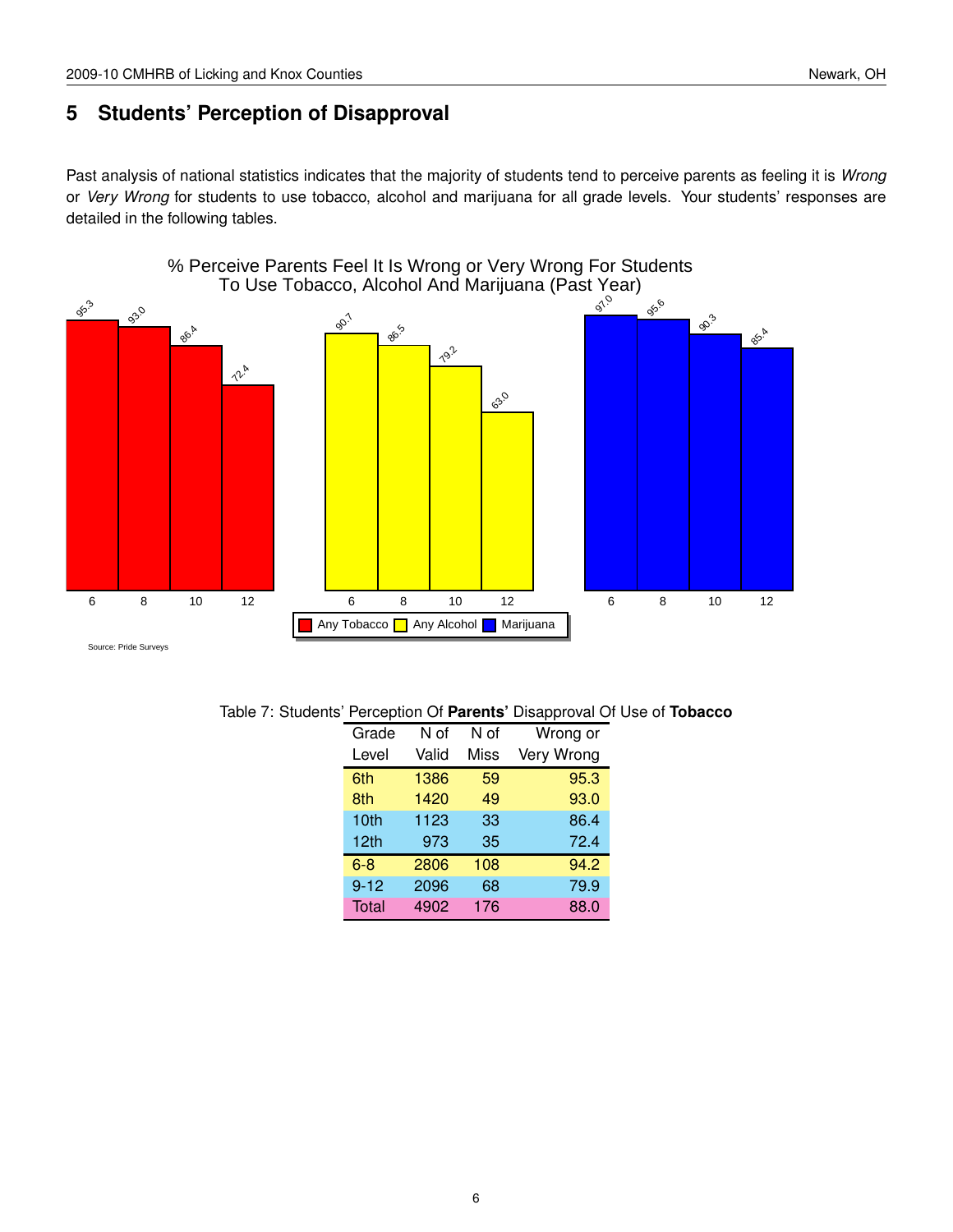| Grade            | N of  | N of | Wrong or   |
|------------------|-------|------|------------|
| Level            | Valid | Miss | Very Wrong |
| 6th              | 1379  | 66   | 90.7       |
| 8th              | 1419  | 50   | 86.5       |
| 10th             | 1120  | 36   | 79.2       |
| 12 <sub>th</sub> | 974   | 34   | 63.0       |
| $6 - 8$          | 2798  | 116  | 88.6       |
| $9 - 12$         | 2094  | 70   | 71.7       |
| Total            | 4892  | 186  | 81.4       |
|                  |       |      |            |

Table 8: Students' Perception Of **Parents'** Disapproval Of Use of **Alcohol**

#### Table 9: Students' Perception Of **Parents'** Disapproval Of Use of **Marijuana**

| Grade    | N of  | N of | Wrong or   |
|----------|-------|------|------------|
| Level    | Valid | Miss | Very Wrong |
| 6th      | 1381  | 64   | 97.0       |
| 8th      | 1420  | 49   | 95.6       |
| 10th     | 1118  | 38   | 90.3       |
| 12th     | 970   | 38   | 85.4       |
| $6 - 8$  | 2801  | 113  | 96.3       |
| $9 - 12$ | 2088  | 76   | 88.0       |
| Total    | 4889  | 189  | 92.7       |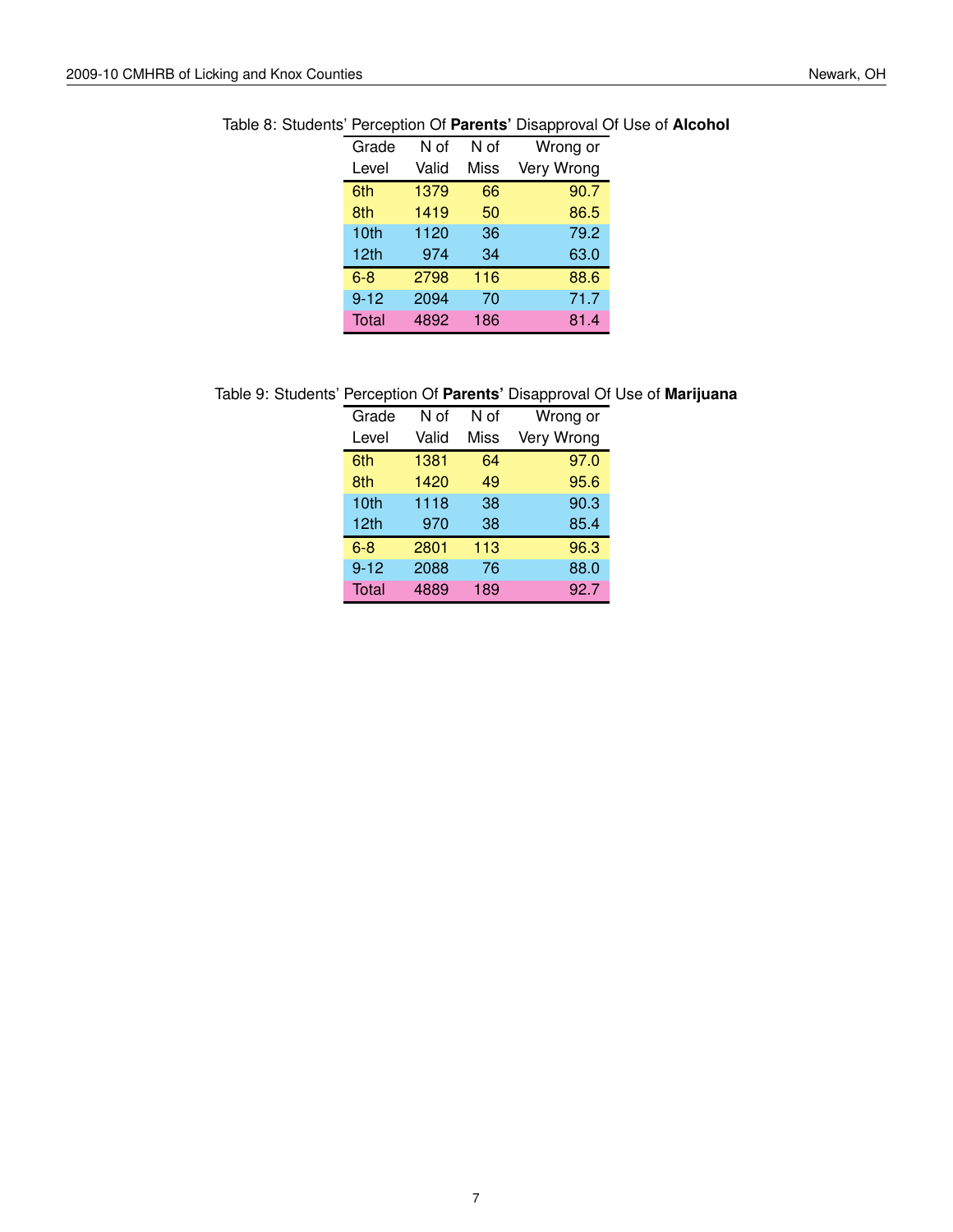

#### Table 10: Students' Perception of **Friends'** Disapproval of Use of **Tobacco**

| Grade    | N of  | N of | Wrong or   |
|----------|-------|------|------------|
| Level    | Valid | Miss | Very Wrong |
| 6th      | 1356  | 89   | 87.5       |
| 8th      | 1406  | 63   | 66.5       |
| 10th     | 1099  | 57   | 47.0       |
| 12th     | 951   | 57   | 33.4       |
| $6 - 8$  | 2762  | 152  | 76.8       |
| $9 - 12$ | 2050  | 114  | 40.7       |
| Total    | 4812  | 266  | 61.4       |

#### Table 11: Students' Perception of **Friends'** Disapproval of Use of **Alcohol**

|          |       |             | $     -$   |
|----------|-------|-------------|------------|
| Grade    | N of  | N of        | Wrong or   |
| Level    | Valid | <b>Miss</b> | Very Wrong |
| 6th      | 1352  | 93          | 84.7       |
| 8th      | 1407  | 62          | 59.8       |
| 10th     | 1098  | 58          | 34.4       |
| 12th     | 952   | 56          | 22.8       |
| $6 - 8$  | 2759  | 155         | 72.0       |
| $9 - 12$ | 2050  | 114         | 29.0       |
| Total    | 4809  | 269         | 53.7       |

8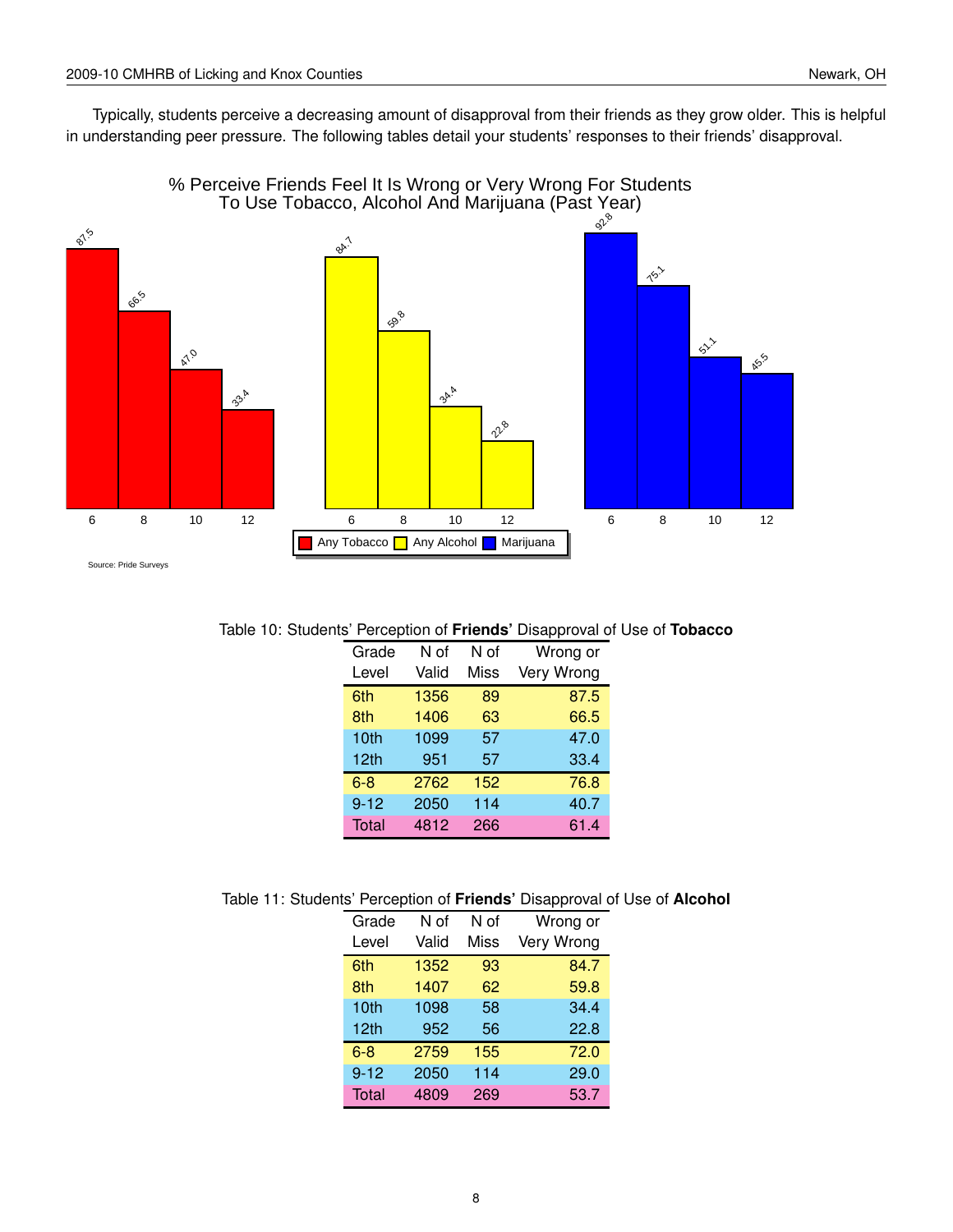| Grade            | N of  | N of | Wrong or   |
|------------------|-------|------|------------|
| Level            | Valid | Miss | Very Wrong |
| 6th              | 1352  | 93   | 92.8       |
| 8th              | 1398  | 71   | 75.1       |
| 10th             | 1095  | 61   | 51.1       |
| 12 <sub>th</sub> | 950   | 58   | 45.5       |
| $6 - 8$          | 2750  | 164  | 83.8       |
| $9 - 12$         | 2045  | 119  | 48.5       |
| Total            | 4795  | 283  | 68.7       |
|                  |       |      |            |

#### Table 12: Students' Perception of **Friends'** Disapproval of Use of **Marijuana**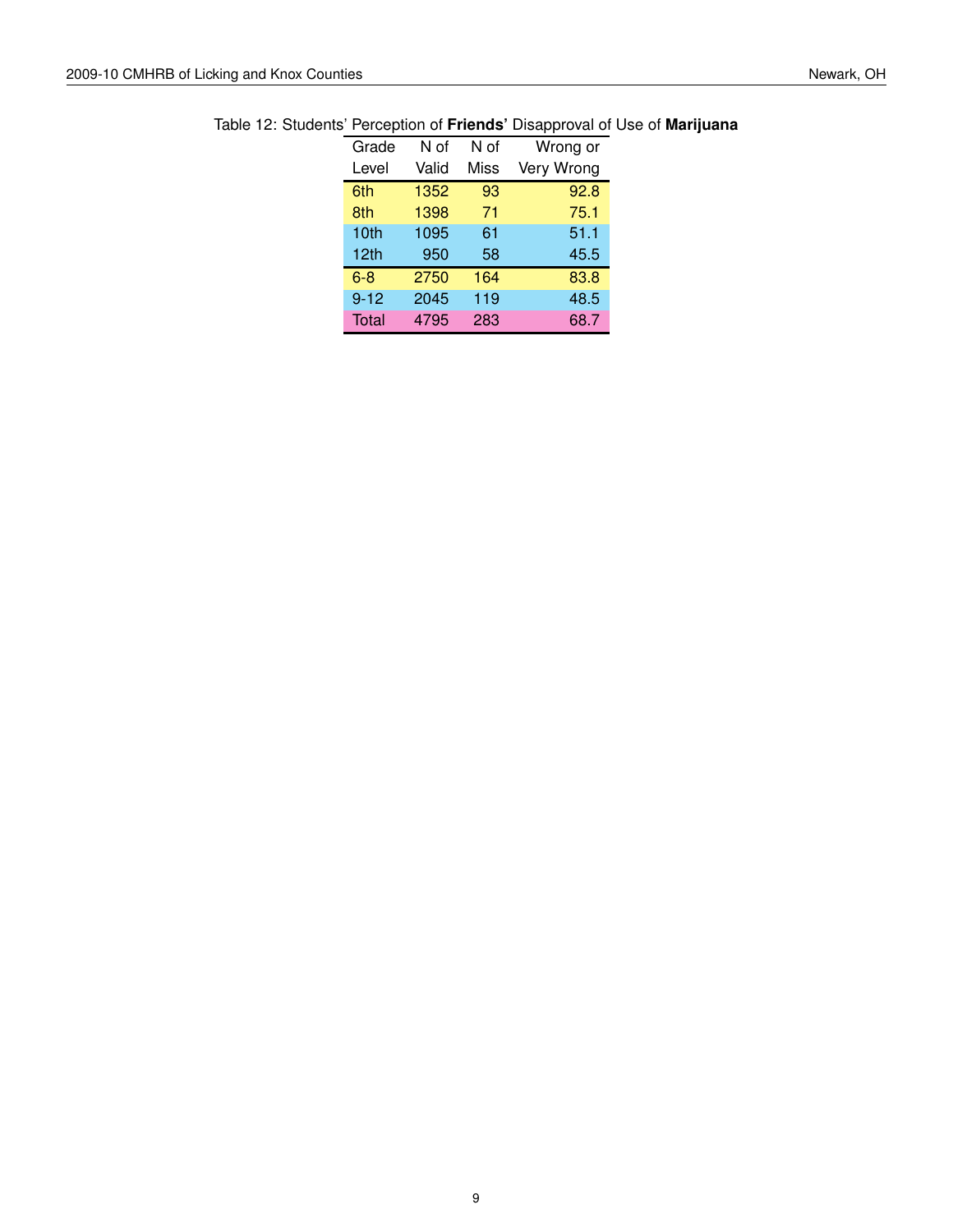<span id="page-11-0"></span>The question *At what age did you first use...* is used to measure this statistic. The possible responses to this question range from *8 or Under* to *17 or Older*. The table shows the age range that represents the average category score for this question of those students who answered the question with a response other than *Never Used*.

| le 13. Wrien did you hist use any <b>topac</b> |       |      |        |  |
|------------------------------------------------|-------|------|--------|--|
| Grade                                          | N of  | N of | Avg    |  |
| Level                                          | Valid | Miss | Age    |  |
| 6th                                            | 122   | 1323 | 11.369 |  |
| 8th                                            | 350   | 1119 | 12.037 |  |
| 10th                                           | 474   | 682  | 13.133 |  |
| 12 <sub>th</sub>                               | 519   | 489  | 14.362 |  |
| $6 - 8$                                        | 472   | 2442 | 11.864 |  |
| $9 - 12$                                       | 993   | 1171 | 13.775 |  |
| Total                                          | 1465  | 3613 | 13.160 |  |
|                                                |       |      |        |  |

### Table 13: When did you first use any **tobacco**?

#### Table 14: When did you first use any **alcohol**?

| Grade    | N of  | N of | Avg    |
|----------|-------|------|--------|
| Level    | Valid | Miss | Age    |
| 6th      | 234   | 1211 | 10.974 |
| 8th      | 540   | 929  | 12.141 |
| 10th     | 671   | 485  | 13.551 |
| 12th     | 706   | 302  | 14.643 |
| $6 - 8$  | 774   | 2140 | 11.788 |
| $9 - 12$ | 1377  | 787  | 14.111 |
| Total    | 2151  | 2927 | 13.275 |

#### Table 15: When did you first use any **marijuana**?

| Grade    | N of  | N of        | Avg    |
|----------|-------|-------------|--------|
| Level    | Valid | <b>Miss</b> | Age    |
| 6th      | 48    | 1397        | 12.500 |
| 8th      | 183   | 1286        | 12.694 |
| 10th     | 366   | 790         | 13.844 |
| 12th     | 385   | 623         | 14.956 |
| $6 - 8$  | 231   | 2683        | 12.654 |
| $9 - 12$ | 751   | 1413        | 14.414 |
| Total    | 982   | 4096        | 14.000 |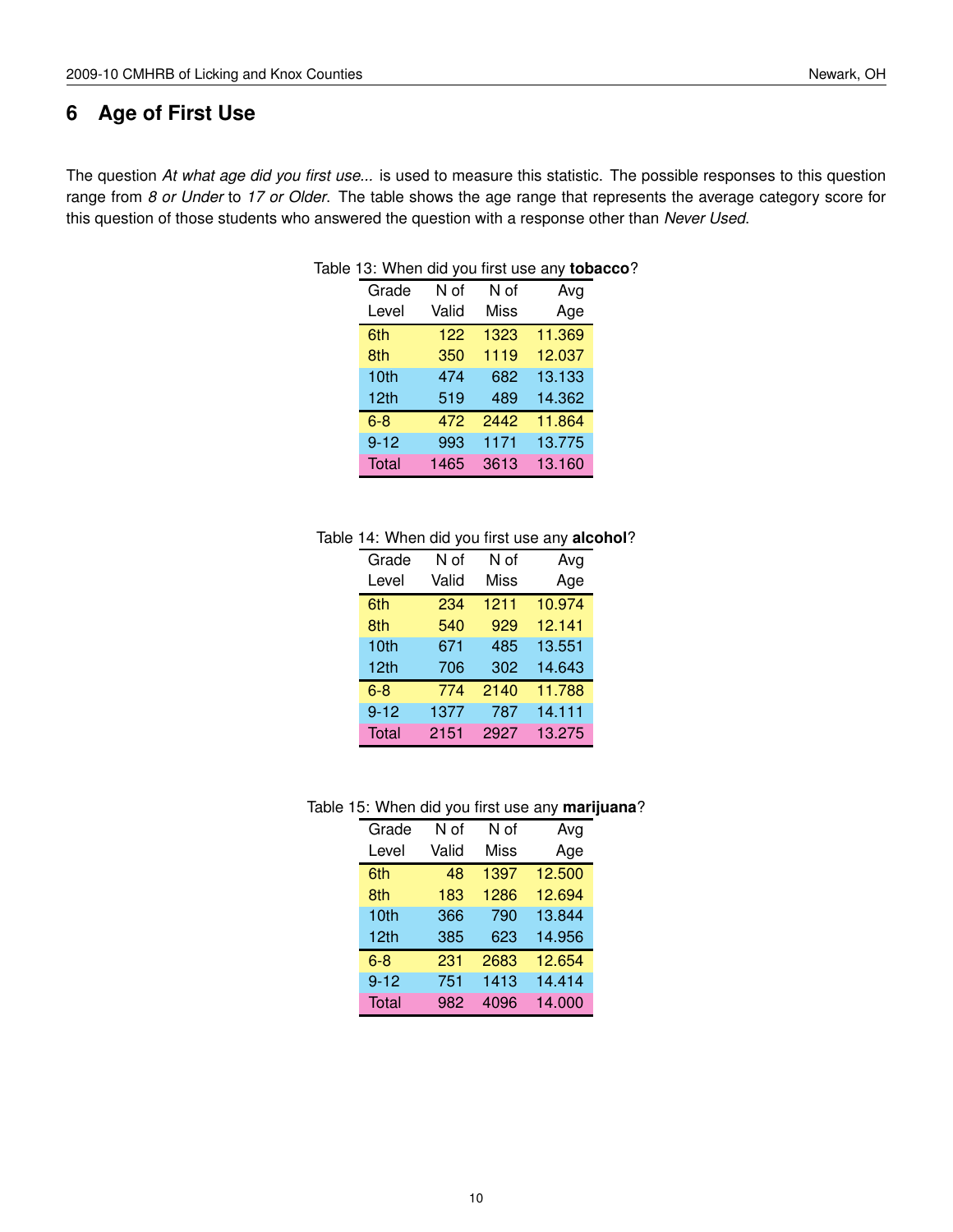### <span id="page-12-0"></span>**7 Students' Perception of Availability**

Past analysis of national statistics indicates that as students get older a larger percentage of them tend to perceive tobacco, alcohol and marijuana as *Fairly Easy* or *Very Easy* to get. Your students' responses are detailed in the following tables.



|  | Source: Pride Surveys |  |
|--|-----------------------|--|
|  |                       |  |

|  | Table 16: Students' Perception of Availability of Tobacco |  |
|--|-----------------------------------------------------------|--|
|--|-----------------------------------------------------------|--|

| Grade    | N of  | N of | Fairly Easy or   |
|----------|-------|------|------------------|
| Level    | Valid | Miss | Very Easy to Get |
| 6th      | 1367  | 78   | 16.2             |
| 8th      | 1433  | 36   | 32.7             |
| 10th     | 1132  | 24   | 54.6             |
| 12th     | 989   | 19   | 77.8             |
| $6 - 8$  | 2800  | 114  | 24.6             |
| $9 - 12$ | 2121  | 43   | 65.4             |
| Total    | 4921  | 157  | 42.2             |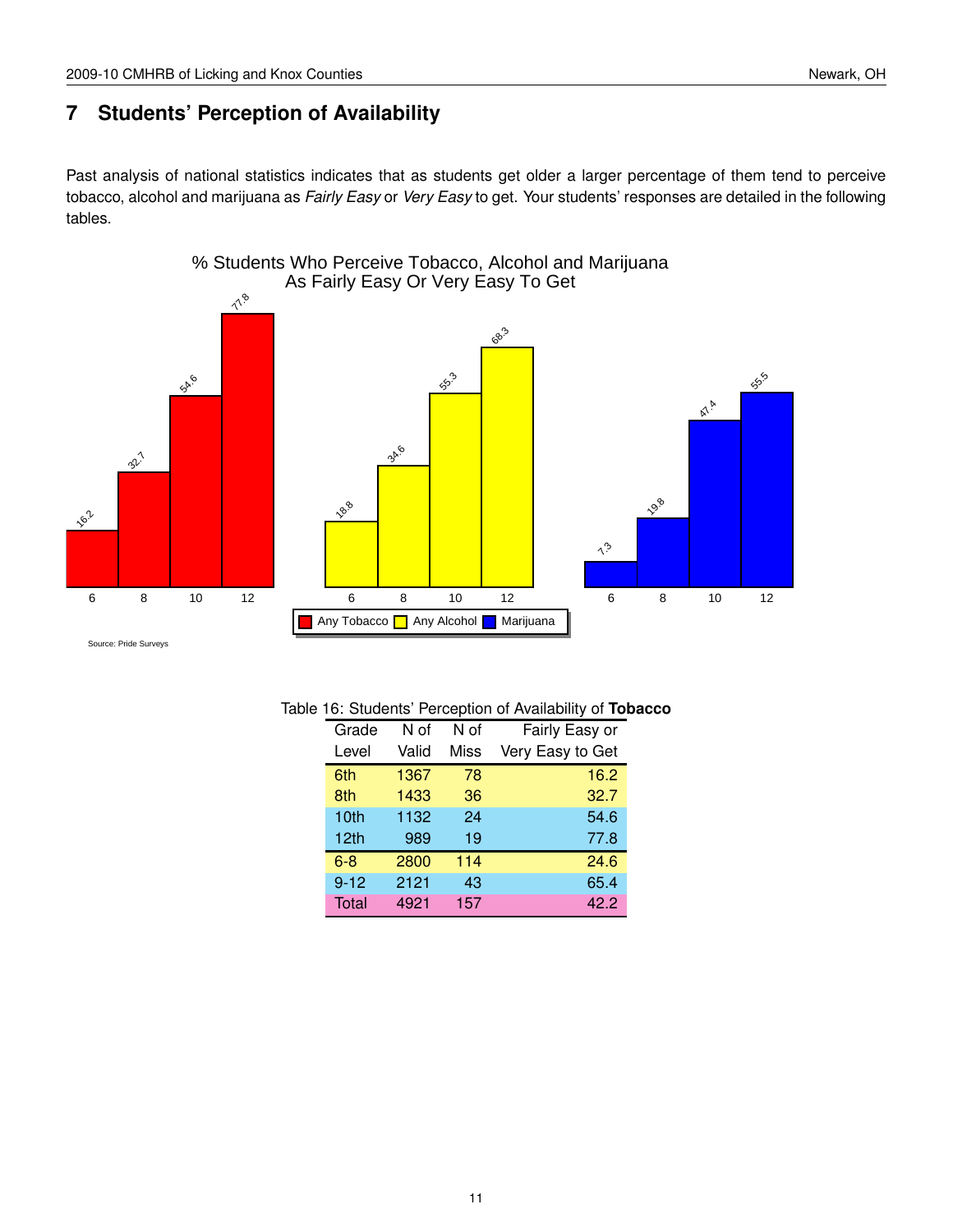| Grade            | N of  | N of | Fairly Easy or   |
|------------------|-------|------|------------------|
| Level            | Valid | Miss | Very Easy to Get |
| 6th              | 1365  | 80   | 18.8             |
| 8th              | 1433  | 36   | 34.6             |
| 10th             | 1131  | 25   | 55.3             |
| 12 <sub>th</sub> | 988   | 20   | 68.3             |
| $6 - 8$          | 2798  | 116  | 26.9             |
| $9 - 12$         | 2119  | 45   | 61.3             |
| Total            | 4917  | 161  | 41.7             |
|                  |       |      |                  |

#### Table 17: Students' Perception of Availability of **Alcohol**

#### Table 18: Students' Perception of Availability of **Marijuana**

| Grade    | N of  | N of | Fairly Easy or   |
|----------|-------|------|------------------|
| Level    | Valid | Miss | Very Easy to Get |
| 6th      | 1365  | 80   | 7.3              |
| 8th      | 1427  | 42   | 19.8             |
| 10th     | 1128  | 28   | 47.4             |
| 12th     | 990   | 18   | 55.5             |
| $6 - 8$  | 2792  | 122  | 13.7             |
| $9 - 12$ | 2118  | 46   | 51.2             |
| Total    | 4910  | 168  | 29.9             |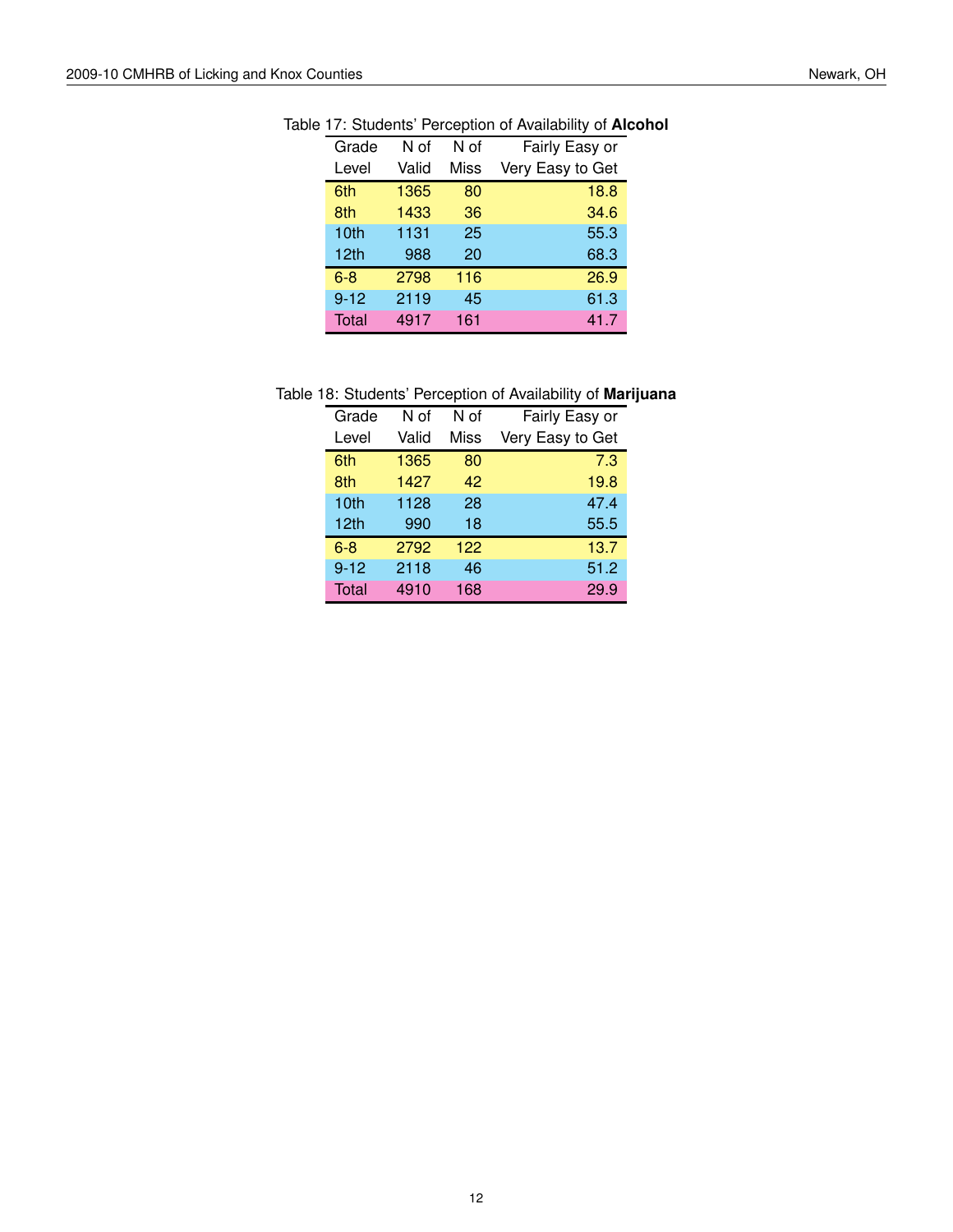### <span id="page-14-0"></span>**8 Violence Indicators**

Except where noted by an '\*', the following table lists the percentage of students who made any positive response to the following questions.

| Table 19: Violence Indicators         |            |       |  |  |
|---------------------------------------|------------|-------|--|--|
| <b>Violence Indicator</b>             | <b>Num</b> | Pct   |  |  |
| Threatened a fellow student           | 1,707      | 34.5% |  |  |
| Get into trouble with police          | 1,305      | 26.0% |  |  |
| Being afraid at school                | 1,128      | 22.9% |  |  |
| Being hurt at school                  | 1,094      | 22.1% |  |  |
| Participated in gangs                 | 385        | 7.7%  |  |  |
| Thought often or a lot about suicide* | 341        | 6.8%  |  |  |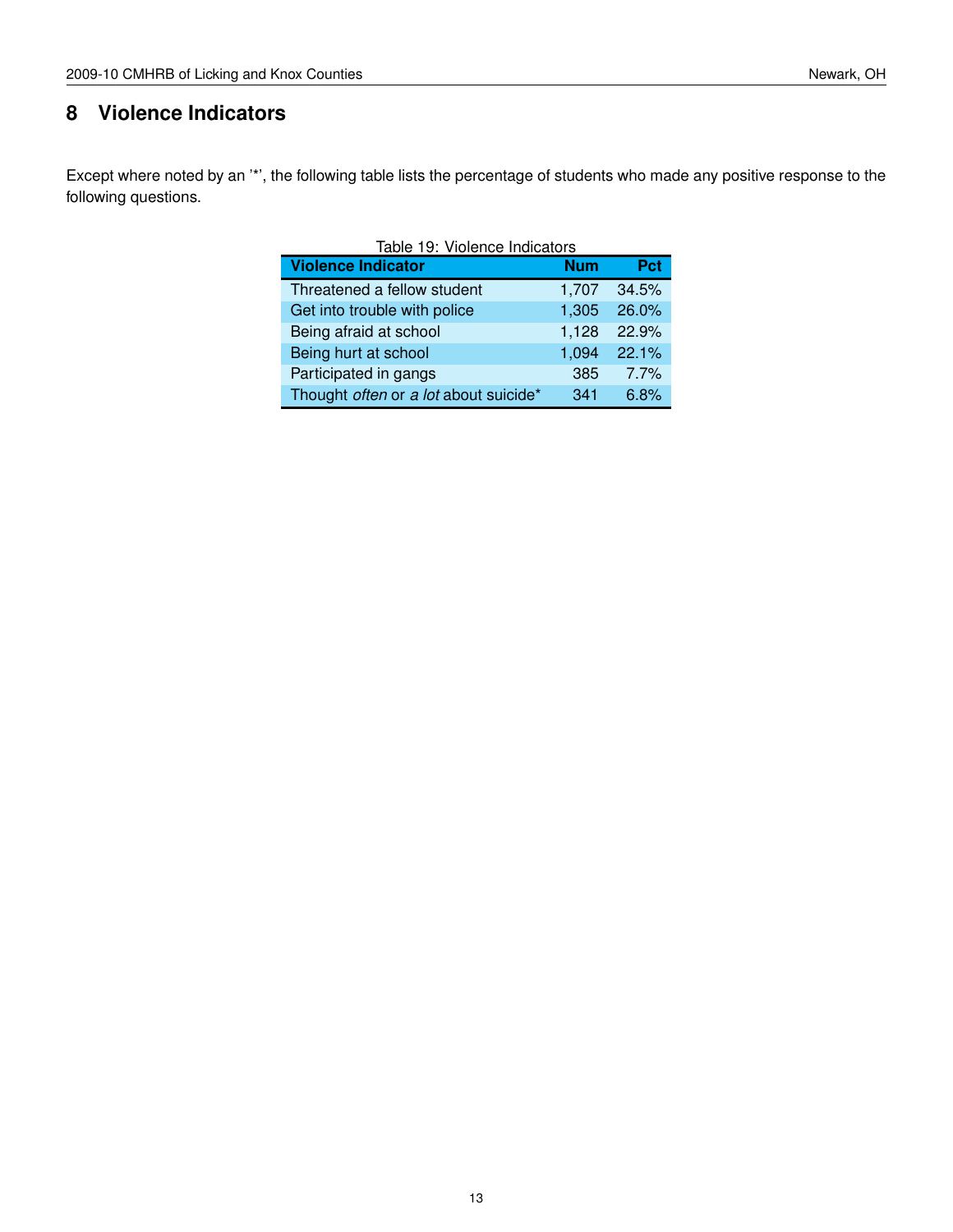### <span id="page-15-0"></span>**9 Where Students Use**

The following graphs show where students report using tobacco, alcohol and marijuana. Past analysis of national statistics show that *At School* is typically the *least* popular place of use.









Source: Pride Surveys

 $e^3$ 

16.7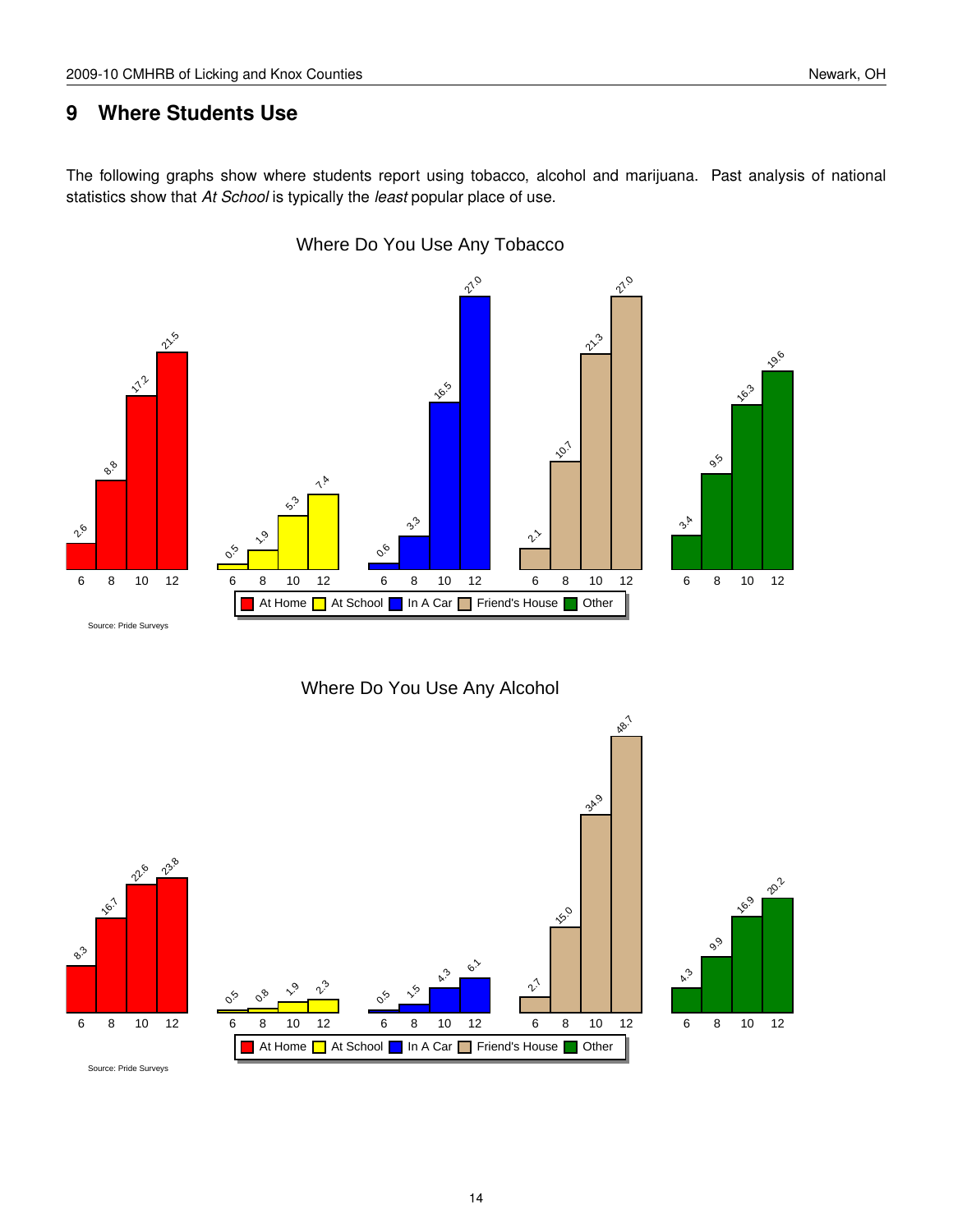



### <span id="page-16-0"></span>**10 When Students Use**

The following graphs show when students report using tobacco, alcohol and marijuana. Past analysis of national statistics show that *During School* is typically the *least* popular time of use.



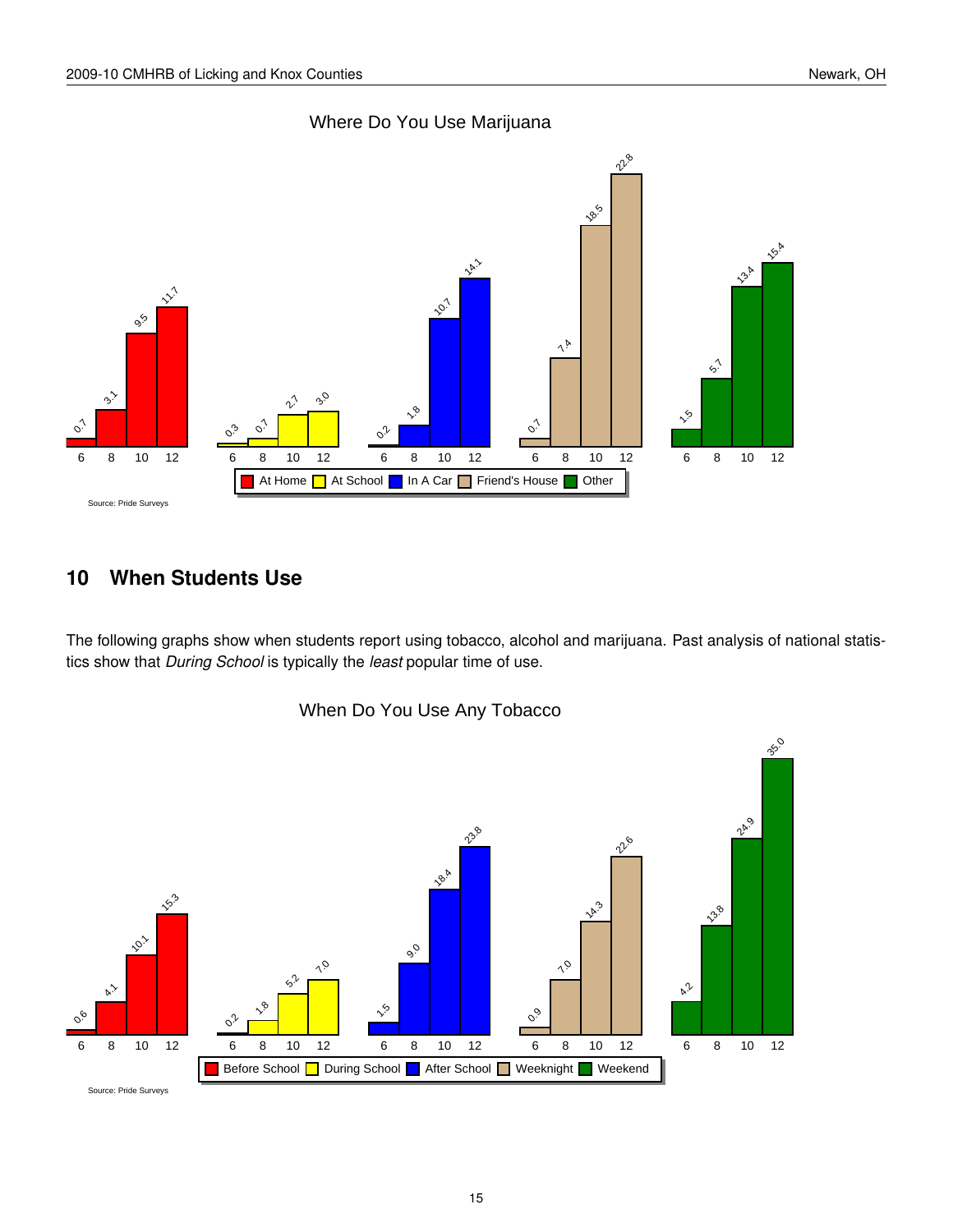





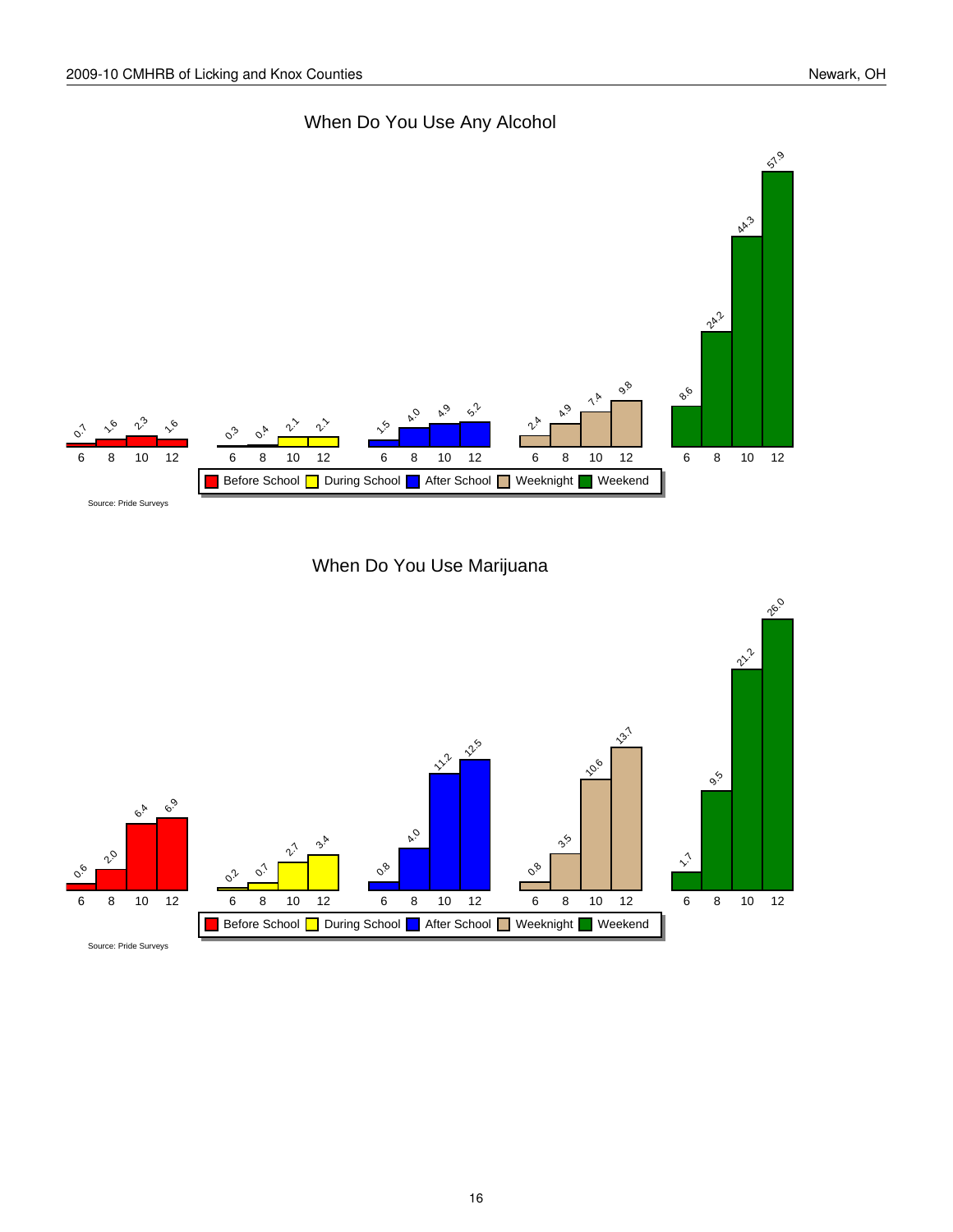### <span id="page-18-0"></span>**11 School Safety**

The following table lists the percentage of students who responded as *Never* or *Seldom* feeling safe in the following school locations.

| Table 20: School Safety            |            |       |
|------------------------------------|------------|-------|
| <b>Location</b>                    | <b>Num</b> | Pct   |
| In the parking lot                 | 1,021      | 20.7% |
| In the bathroom                    | 889        | 18.0% |
| On the school bus                  | 819        | 16.8% |
| In the halls                       | 804        | 16.3% |
| On the playground                  | 757        | 15.6% |
| At school events (ballgames, etc.) | 652        | 13.3% |
| In the gym                         | 583        | 11.8% |
| In the cafeteria (lunchroom)       | 582        | 11.8% |
| In the classroom                   | 400        | 8.1%  |

\*Pct represents percent who responded *Never* or *Seldom*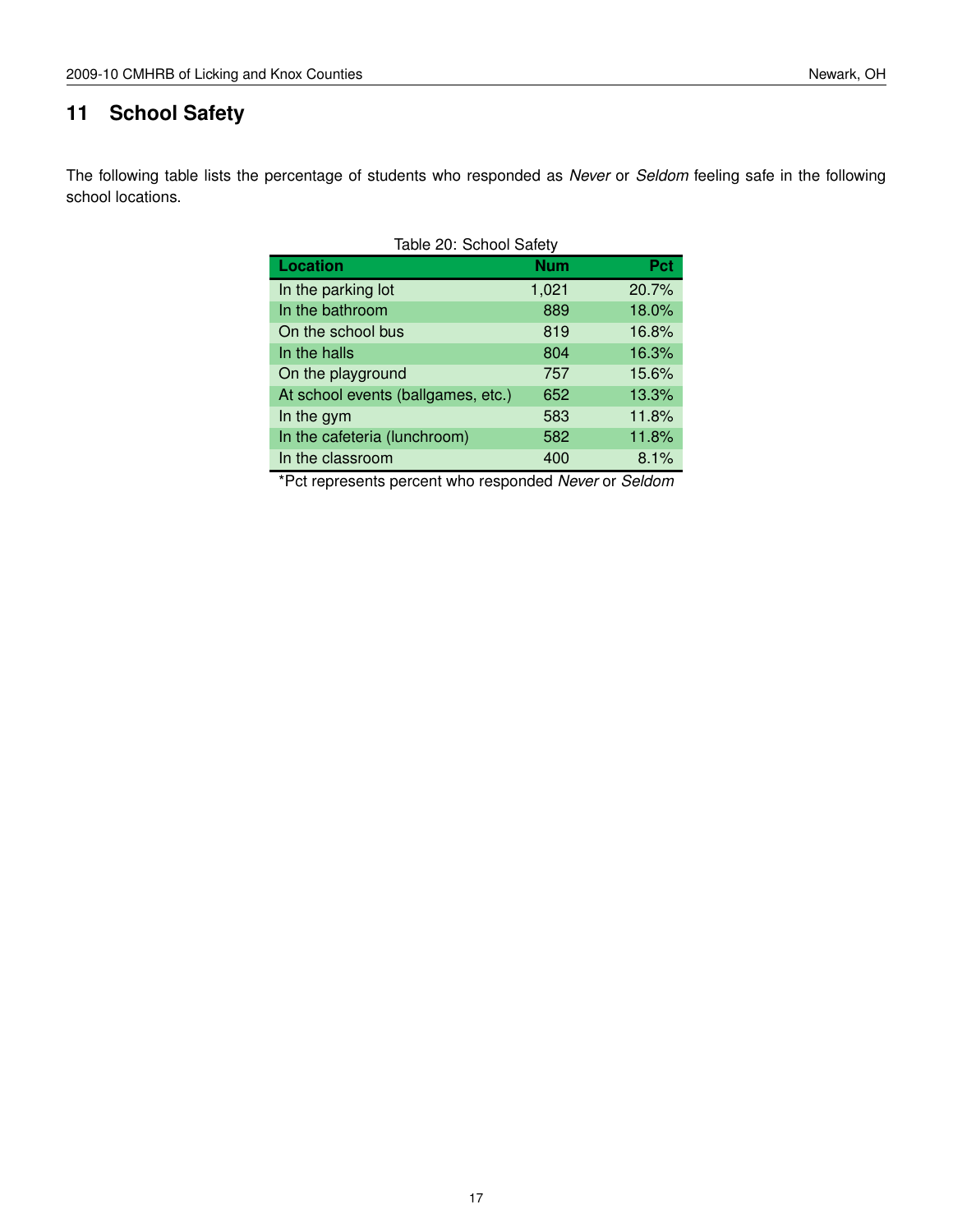### <span id="page-19-0"></span>**12 Risk and Protective Factors**

The following graphs on illicit drug use by risk & protective factors show for each category (Never, Seldom, Sometimes, Often, A Lot) of a risk or protective factor question the percentage of students who report using illicit drugs. For example, on the question of taking part in school activities, if the bar labeled NEVER was 40%, this means that OF those students who responded NEVER to taking part in school activities, 40% reported using an illicit drug.



## % Students Who Use Illicit Drugs by Take Part in School Activities

Source: Pride Surveys -- For the group of students who responded NEVER to this question, 33.3% reported using illicit drugs, for A LOT, 11.5% reported using illicit drugs



#### % Students Who Use Illicit Drugs by Make Good Grades (School Protective Factor)

Source: Pride Surveys -- For the group of students who responded NEVER to this question, 60.0% reported using illicit drugs, for A LOT, 12.2% reported using illicit drugs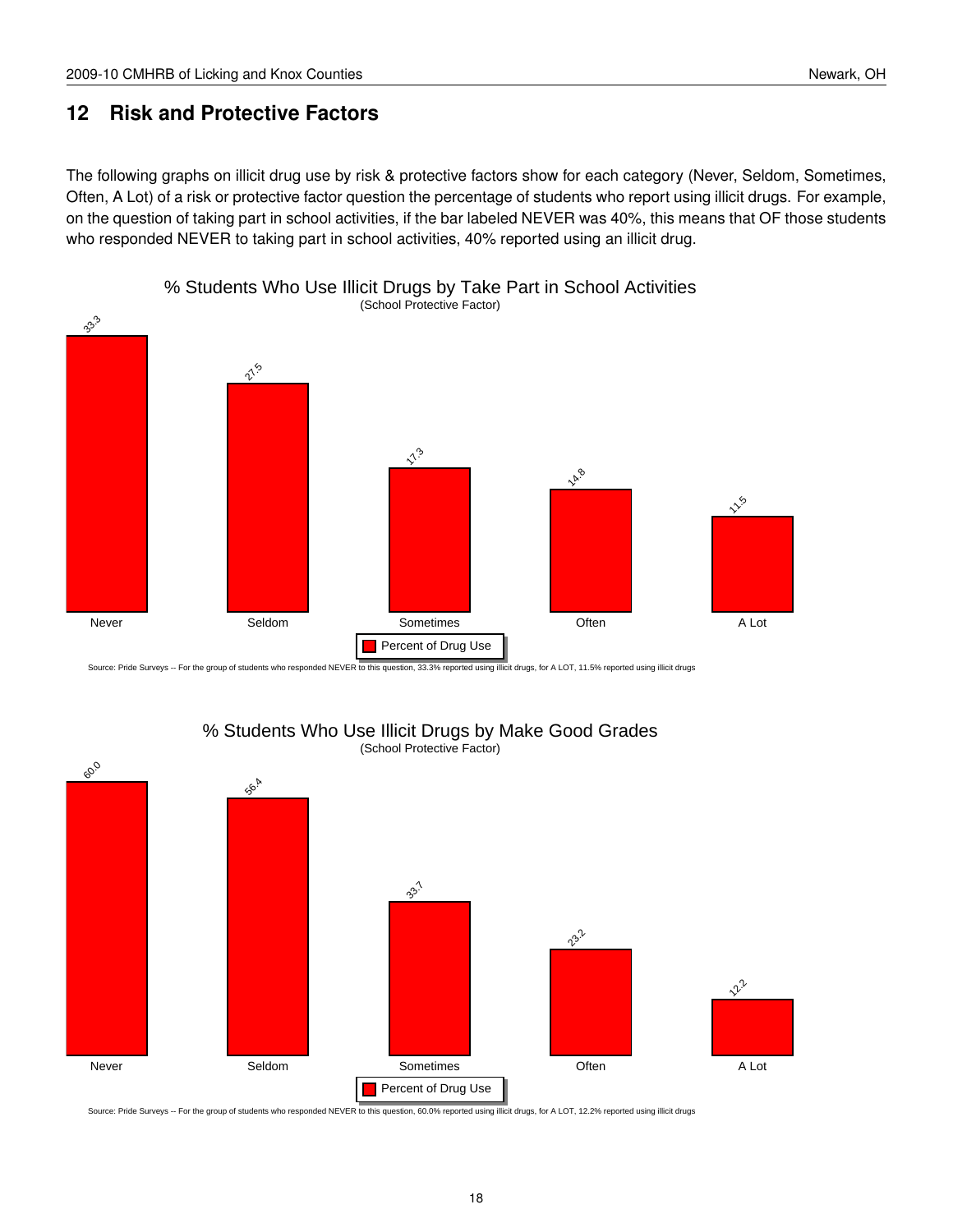

## % Students Who Use Illicit Drugs by Parents Talk About Dangers of Drugs

Source: Pride Surveys -- For the group of students who responded NEVER to this question, 29.5% reported using illicit drugs, for A LOT, 16.3% reported using illicit drugs



#### % Students Who Use Illicit Drugs by Parents Set Clear Rules (Parent Protective Factor)

Source: Pride Surveys -- For the group of students who responded NEVER to this question, 55.0% reported using illicit drugs, for A LOT, 13.6% reported using illicit drugs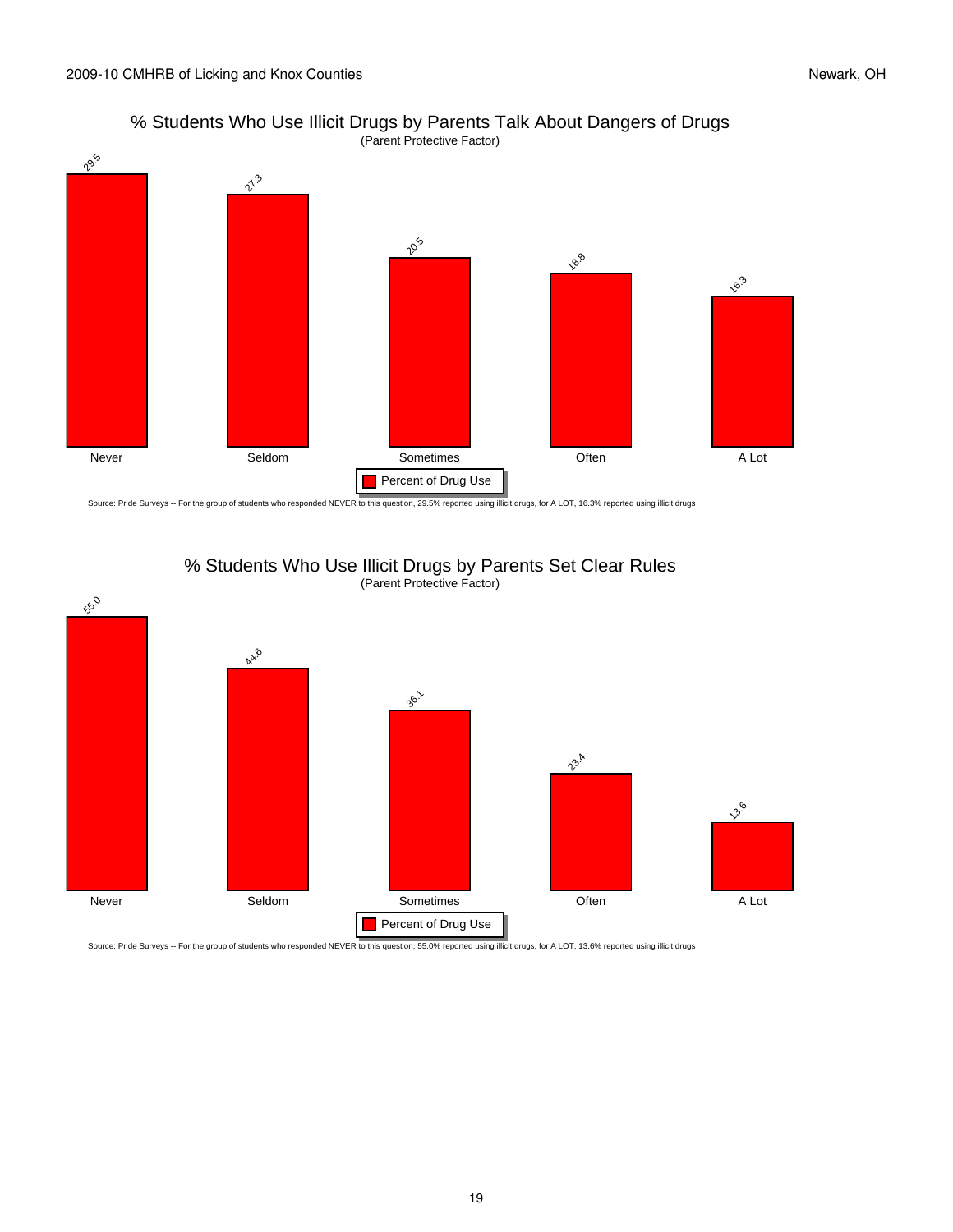

% Students Who Use Illicit Drugs by Attend Church, Synagogue, etc.

Source: Pride Surveys -- For the group of students who responded NEVER to this question, 34.8% reported using illicit drugs, for A LOT, 12.1% reported using illicit drugs





### <span id="page-21-0"></span>**13 The Pride Surveys Questionnaire**

Since 1982, the Pride Surveys Questionnaire has been used by schools in 49 of the 50 states and several foreign countries to gather data on student tobacco, alcohol and illicit drug use and related behaviors. A decade ago we added questions on violence to explore the relationship between students who used various drugs and their violence. We now archive more than 8 million completed questionnaires, making the Pride Surveys database on student drug use and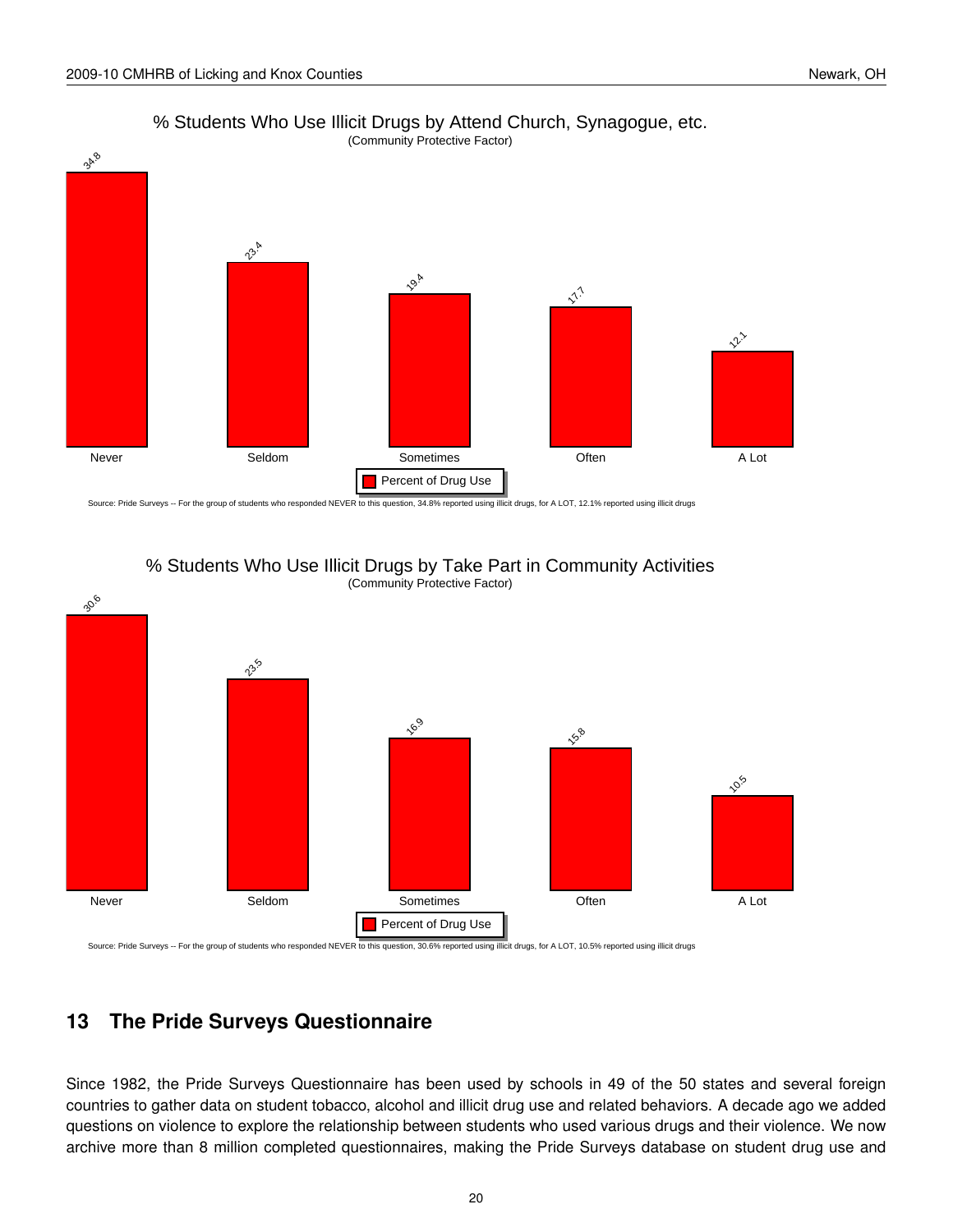violence the largest in the world.

Other Pride Surveys that we hope you will consider for your assessment and evaluation needs are: Faculty and Staff, Parents, and Grade 4-6. Copies of the questionnaires are available on the Pride Surveys web site [www.pridesurveys.com](http://www.pridesurveys.com) and can be downloaded or you can call 1-800-279-6361 and we will send you copies for review.

### <span id="page-22-0"></span>**14 Why Schools Use Pride Surveys**

The following are some of the reasons school systems use Pride Surveys:

**Used by more than 8,000 school systems.** For more than two decade, schools across the nation have used the Pride Survey to identify student levels of drug use, violence, and related behaviors.

**Designated by Federal Law as a measure of illicit drug use by youth.** This law can be reviewed in Congressional Record, October 19, 1998, Page H11228. (see [www.pridesurveys.com\)](http://www.pridesurveys.com)

**40-50 minutes to administer.** School time is an important consideration. The survey can be administered during a portion of only one class period.

**Evaluates most prevention goals and objectives.** Changes in student behavior can be measured over time, allowing an individual school, system, or state to measure most of their goals and objectives.

**Helps write winning grants.** Schools can match their data against the Pride Surveys national database to indicate need for grant monies, or to indicate success in their drug education programs.

**Meets most of the needs of evaluation required by the U.S. Department of Education as expressed in NCLB legislation – Principles of Effectiveness.** The requirement for information on: the incidence and prevalence, age of onset, perception of health risk, and perception of social disapproval of drug use and violence by youth in schools and communities. Drug use and these related behaviors are available through the use of the Pride Survey.

Also, the legislation, under the Uniform Management Information and Reporting System (UMIRS) part (C) COMPI-LATION OF STATISTICS: states the collected data shall include incident reports by school officials, anonymous student surveys, and anonymous teacher surveys. The Pride Questionnaire for Faculty & Staff and Faculty and Staff Survey reports for the past year, can be reviewed on our web site.

**Allows multi-year comparisons of your data.** The data is archived for 10 or more years and through our computer software the data can be compared over multiple years of administrations. The multi-year analysis allows a school, system, or state, to track the changes in data over extended periods of time by sex, race, age, grade, and many other variables.

**Data belong to the customer.** Local data will not be released without written permission from the customer (school official). Pride Surveys will use data to build a national sample of data for an annual release to the public. The individual school or state data is not identified in the release.

**Report includes 120+ pages of tables, charts, and reports.** With software developed by Pride Surveys, we create tables, charts and special reports on variables of special concern to schools and administrators. (Ex. One graph shows drug use to occur most often on the weekend when schools are not in session.)